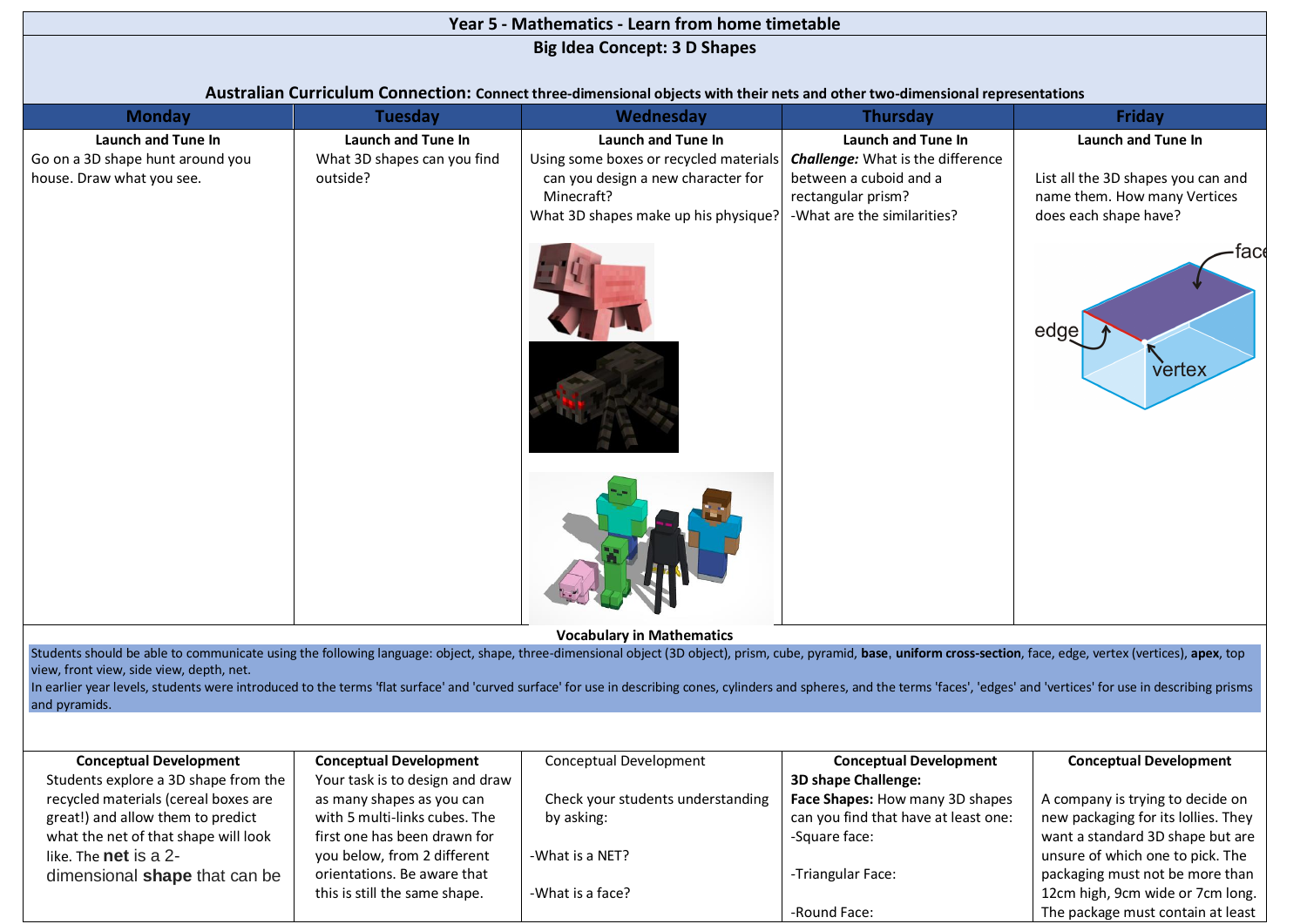| folded to form a 3-                                        | Combination 1: Drawn from 2                          | -What is an edge?                                                           |                                                                                       | 100 jelly beans. Your job is to:  |
|------------------------------------------------------------|------------------------------------------------------|-----------------------------------------------------------------------------|---------------------------------------------------------------------------------------|-----------------------------------|
| dimensional shape or a solid                               | different orientations                               |                                                                             | -Rectangular Face:                                                                    | design two packages with          |
|                                                            |                                                      | -What is a vertices?                                                        |                                                                                       | different shapes, draw the 3D     |
| <b>Nets of Solids</b>                                      |                                                      |                                                                             | <b>Lines and Angles:</b>                                                              | packages, draw the 2D nets. How   |
| Net of Rectangular Prism<br><b>Net of Pyramid</b>          |                                                      | -Can you name some 3D shapes?                                               | How many 3D shapes can you find                                                       | can you reason that your package  |
|                                                            |                                                      |                                                                             | that have at least one:                                                               | would hold 100 jelly beans?       |
|                                                            |                                                      | -How many Faces, Vertices and Edges<br>does this shape have? (Use the chart | -Right angle:                                                                         | Tips:                             |
| <b>Net of Cylinde</b><br><b>Net of Cone</b>                |                                                      | attached to assist).                                                        | -Acute Angle:                                                                         | What are your design              |
|                                                            |                                                      |                                                                             |                                                                                       | requirements?                     |
|                                                            | Draw the different                                   | Check students understanding that a                                         |                                                                                       |                                   |
|                                                            | combinations you can make?                           | <b>Geometry Net</b>                                                         | -Obtuse angle:                                                                        |                                   |
| 3. Allow students to cut open a                            |                                                      | is a flattened out three dimensional                                        | <b>Type of Angle</b><br><b>Description</b><br><b>Example</b>                          | What different shapes could you   |
| variety of shaped boxes,                                   | -How many combinations have                          | solid (a three                                                              | <b>Acute Angle</b><br>An angle that is less than 90                                   | try? Draw them and work out       |
| cartons and containers. This is a good                     | you found?                                           | dimensional shape) -- like a cube, a                                        | <b>Right Angle</b><br>An angle that is exactly 90°                                    | their dimensions. Don't forget:   |
| introduction to 3D<br>shapes and their nets, alternatively |                                                      | prism or a                                                                  |                                                                                       | you need to find 2 different      |
| use 3D shapes that have                                    | -What patterns or strategies                         | pyramid. When you cut out the "net",                                        | Obtuse Angle   An angle that is greater than 90° and less<br>$130^\circ$<br>than 180° | shapes that work for your design. |
| the net inside to allow students to                        | did you use to make sure that                        | fold it and                                                                 |                                                                                       |                                   |
| see one representation                                     | you had found all of the                             | glue it together you can see what the                                       | Challenge:                                                                            | What pattern did you find         |
| of a net for a 3D shape.                                   | different combinations and to                        | three<br>dimensional shape looks like.                                      | Most 3D objects are a combination                                                     | between using the two different   |
|                                                            | ensure that you hadn't<br>repeated any while drawing | A three-dimensional shape is called                                         | of numerous different 3D shapes.                                                      | shapes?                           |
|                                                            | them?                                                | three                                                                       | Your job is to find as many 3D                                                        |                                   |
|                                                            |                                                      | dimensional (or 3D) because it has                                          | objects that you can that contain at                                                  |                                   |
|                                                            | Challenge: If there was one                          | three                                                                       | least one:                                                                            |                                   |
|                                                            | less block, how many different                       | dimensions: length, width and height.                                       | -Rectangualr Prism                                                                    |                                   |
|                                                            | combinations would there be?                         | The two most common                                                         |                                                                                       |                                   |
|                                                            | Why do you think this is so                          | measurements we need for                                                    | -Triangular Prism                                                                     |                                   |
|                                                            | different to 5 blocks?                               | a three-dimensional shape is:                                               | -Pyramid or Cone                                                                      |                                   |
|                                                            |                                                      | volume: for example, how much                                               |                                                                                       |                                   |
|                                                            |                                                      | water it would                                                              | -Cylinder                                                                             |                                   |
|                                                            |                                                      | hold and surface area: for example,<br>how much area                        |                                                                                       |                                   |
|                                                            |                                                      | you would have to paint to cover the                                        |                                                                                       |                                   |
|                                                            |                                                      | entire outside                                                              |                                                                                       |                                   |
|                                                            |                                                      | of the shape.                                                               |                                                                                       |                                   |
|                                                            |                                                      |                                                                             |                                                                                       |                                   |
|                                                            |                                                      | ·face                                                                       |                                                                                       |                                   |
|                                                            |                                                      |                                                                             |                                                                                       |                                   |
|                                                            |                                                      |                                                                             |                                                                                       |                                   |
|                                                            |                                                      |                                                                             |                                                                                       |                                   |
|                                                            |                                                      | edge                                                                        |                                                                                       |                                   |
|                                                            |                                                      |                                                                             |                                                                                       |                                   |
|                                                            |                                                      | vertex                                                                      |                                                                                       |                                   |
|                                                            |                                                      |                                                                             |                                                                                       |                                   |
| <b>Learning Journal</b>                                    | <b>Learning Journal</b>                              | <b>Learning Journal</b>                                                     | <b>Learning Journal</b>                                                               | <b>Learning Journal</b>           |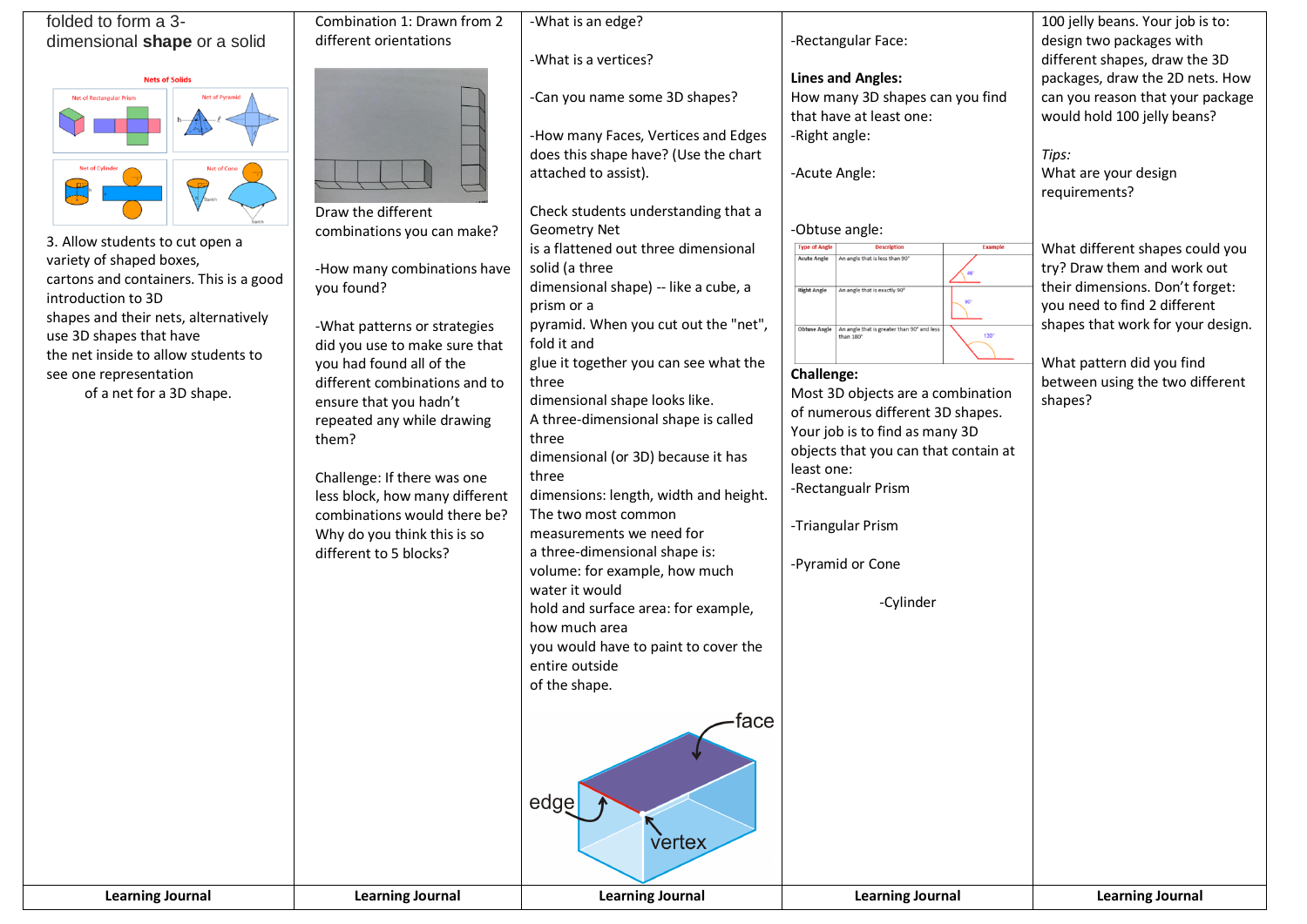| Prisms have two bases that are the                                                                                                                                                                                                                                            | Consider the 3D shapes you have                                                                                         | • Step Inside Task:                                                                                                                   |                                     | Using your list of 3D shapes from              |
|-------------------------------------------------------------------------------------------------------------------------------------------------------------------------------------------------------------------------------------------------------------------------------|-------------------------------------------------------------------------------------------------------------------------|---------------------------------------------------------------------------------------------------------------------------------------|-------------------------------------|------------------------------------------------|
| same shape and size. The bases of a                                                                                                                                                                                                                                           | been learning about. Draw a                                                                                             |                                                                                                                                       | Draw your ideas for working out the | the Launch earlier can you draw                |
| prism may be squares, rectangles,<br>triangles or other polygons. The other<br>faces are rectangular if the faces are<br>perpendicular to the bases. The base of<br>a prism is the shape of the uniform<br>cross-section, not necessarily the face<br>on which it is resting. | design of a new Minecraft<br>character using 5 of the 3 D<br>shapes.<br>List and label the 3D<br>shapes on your design. | • Draw and name a 3D shape.<br>. What would you notice if you were<br>to step inside this shape?<br>• Complete the attached template. | Problem-Solving Task- Paint it.     | an example of each shape in the<br>real world? |
| Pyramids differ from prisms as they<br>have only one base and all the other<br>faces are triangular. The triangular<br>faces meet at a common vertex (the<br>apex). Pyramids do not have a uniform<br>cross-section.<br>Spheres, cones and cylinders do not fit               |                                                                                                                         |                                                                                                                                       |                                     |                                                |
| into the classification of prisms or<br>pyramids as they have curved surfaces,<br>not faces, eg a cylinder has two flat<br>surfaces and one curved surface.<br>• Draw and label as many 3 D shapes as<br>you can.                                                             |                                                                                                                         |                                                                                                                                       |                                     |                                                |

## **Problem Solving and Reasoning: Paint It!**

The student studies patterns by analyzing the number of sides painted of each unit cube, which made up the larger painted cube.



## **Task Instructions**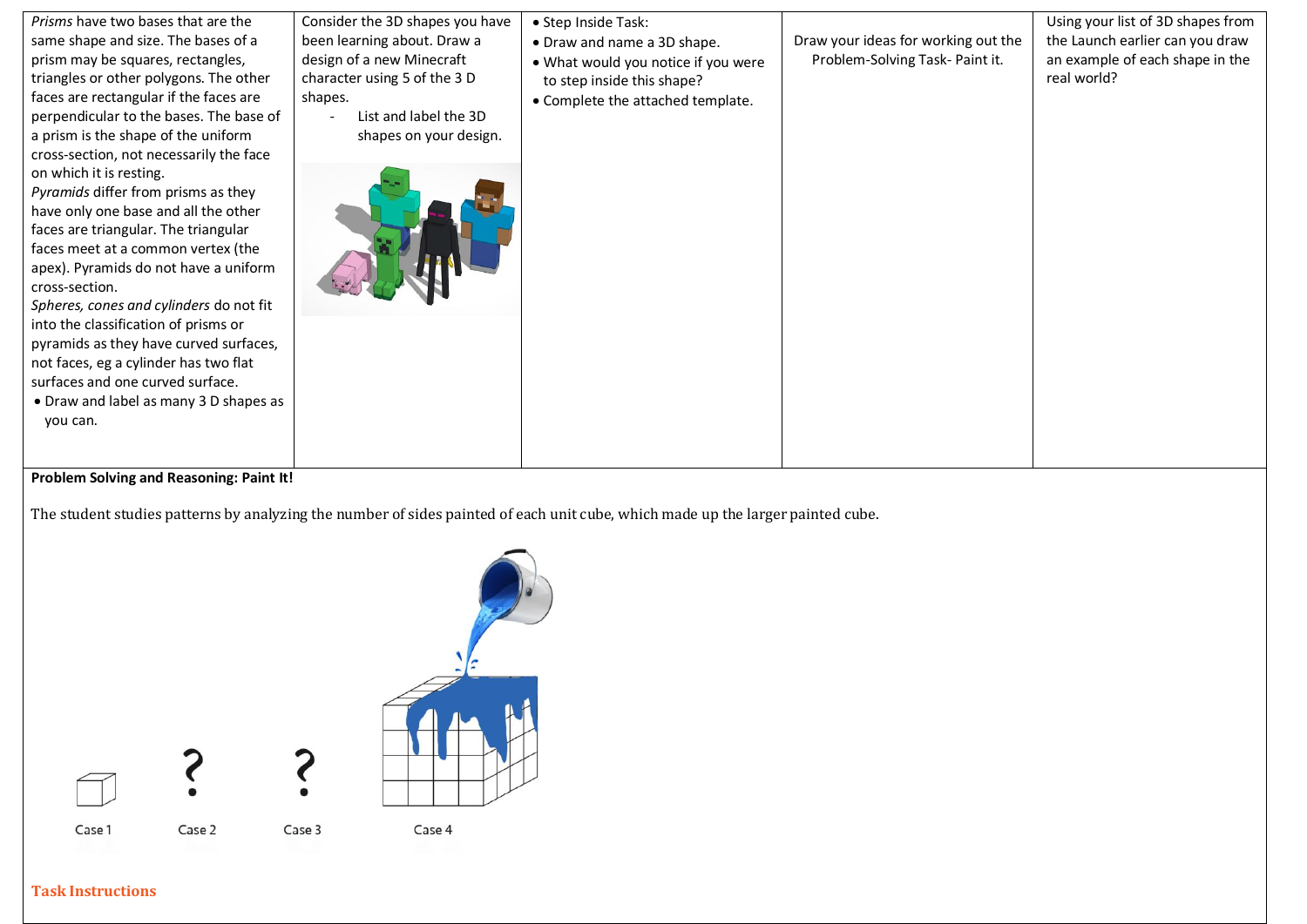Imagine that we paint a 4 x 4 x 4 cube blue on every side. How many of the small cubes have 3 blue faces?

How many have 2 blue faces?

How many have 1 blue face?

How many have not been painted at all? How many faces would be painted in a cube of any size? Think visually!

**Materials which may assist**

Grid pater

• Centimeter cubes or similar (sugar cubes or any boxes which are a cube are great for this activity!)

• Colored pens or markers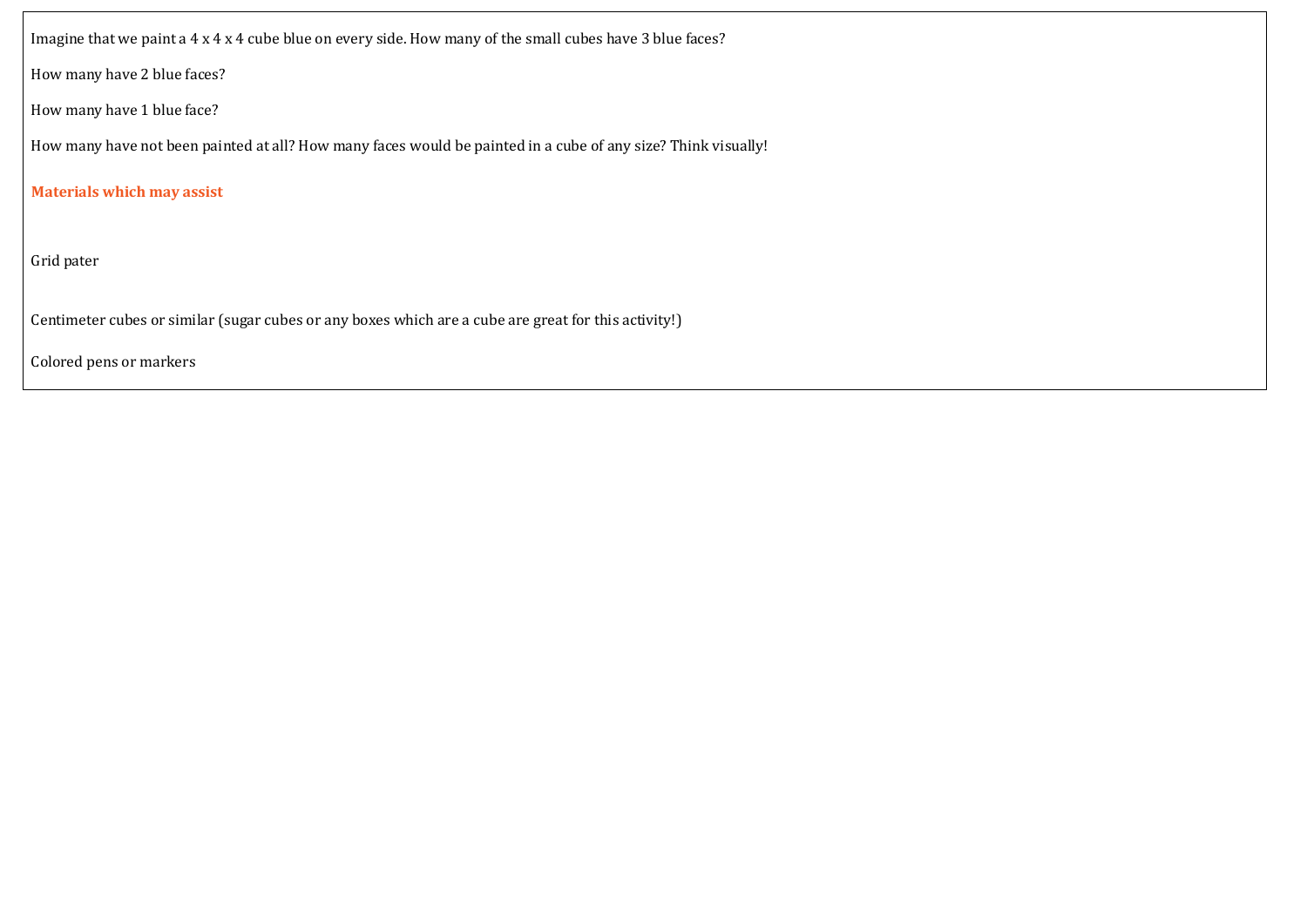